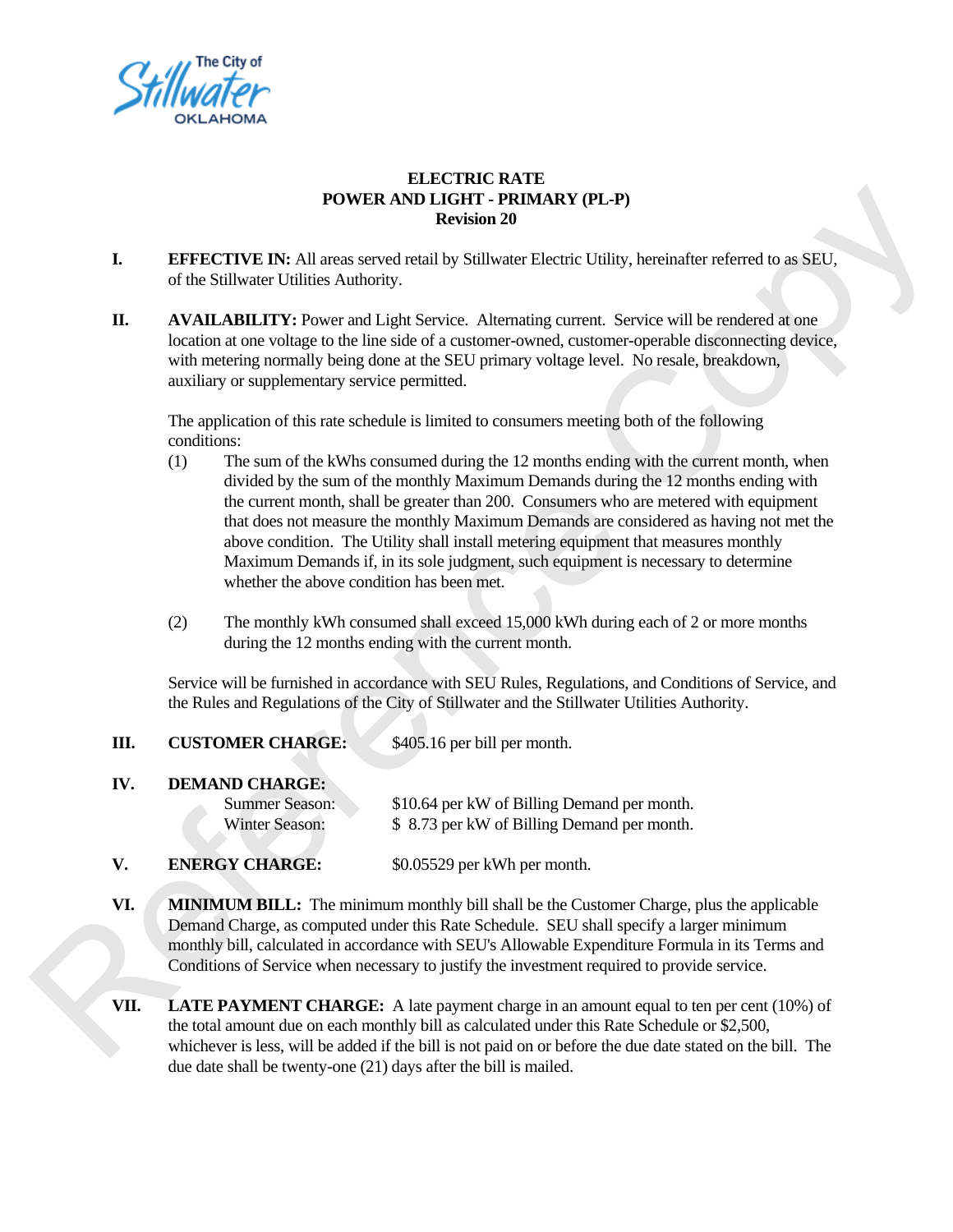- **VIII. DETERMINATION OF BILLING DEMAND:** The Billing Demand is the demand value, in kilowatts, upon which the demand charge is based. This value shall be the greater of the following:
	- a. The Maximum Demand established during the billing month, corrected for power factor, as set forth under the Power Factor Clause;
	- b. A value not less than 65% of the highest Maximum Demand, corrected for power factor, determined during the previous 12 months ending with the current month.
- **IX. POWER FACTOR CLAUSE:** The consumer shall at all times take and use power in such manner that the power factor shall be as near 100% as possible. When the average power factor, as determined by continuous measurement of lagging kVARs, is less than 80%, the Billing Demand shall be determined by multiplying the Maximum Demand, shown by the demand meter for the billing period, by 80 and dividing the product thus obtained by the actual average power factor expressed in per cent. Demand is the demand value, in<br>shall be the greater of the following:<br>month, corrected for power factor, as<br>emand, corrected for power factor,<br>the current month.<br>es take and use power in such manner<br>the average power facto

## **X. SAMPLE CALCULATION:**

- STEP 1. Calculate demand charge from Part IV.
	- 2. Calculate energy charge from Part V.
	- 3. Multiply total kWh X PCA.
	- 4. Total Steps 1, 2 and 3.
	- 5. Add customer charge (III).
	- 6. Multiply total of Step 5 by applicable tax rate.
- **XI. SERVICE LEVELS:** Service at any nominal standard voltage of SEU between 2 kV and 50 kV, both inclusive, where service is rendered via one of the following:
	- 1. Through an SEU Substation which has a transmission voltage source and from which the point of delivery is on the load side of the substation;
	- 2. By a direct tap to a circuit dedicated to the consumer;
	- 3. By a direct tap to an SEU distribution circuit not dedicated to the consumer;
	- 4. Through a transformation from a prevailing SEU distribution voltage source (2 kV to 50 kV) to a lower distribution voltage with metering at the distribution voltage.
- **XII. OWNERSHIP OF EQUIPMENT:** The consumer shall own, operate, and maintain the electrical distribution system beginning with and extending beyond the consumer's disconnecting device. **EXECUATE AND CONSUMPATE CONTINUATES (STEP 1.** Calculate demand charge from Part IV.<br>
2. Calculate demand charge from Part IV.<br>
3. Multiply total kWh X PCA.<br>
4. Total Steps 1, 2 and 3.<br>
5. Add customer charge (II).<br>
6. Mu
	- **XIII. METERING EQUIPMENT AND LOCATION:** SEU will own the metering equipment which will normally be located prior to the consumer's disconnecting device.

 If the SEU chooses to install its metering equipment on the load side of the consumer's transformers, the kWh billed shall be **increased** by the amount of the transformer losses calculated as follows:

0.55% of the total kVA rating of the consumer's transformers times 730 hours.

**XIV. TERM:** Not less than one (1) year.